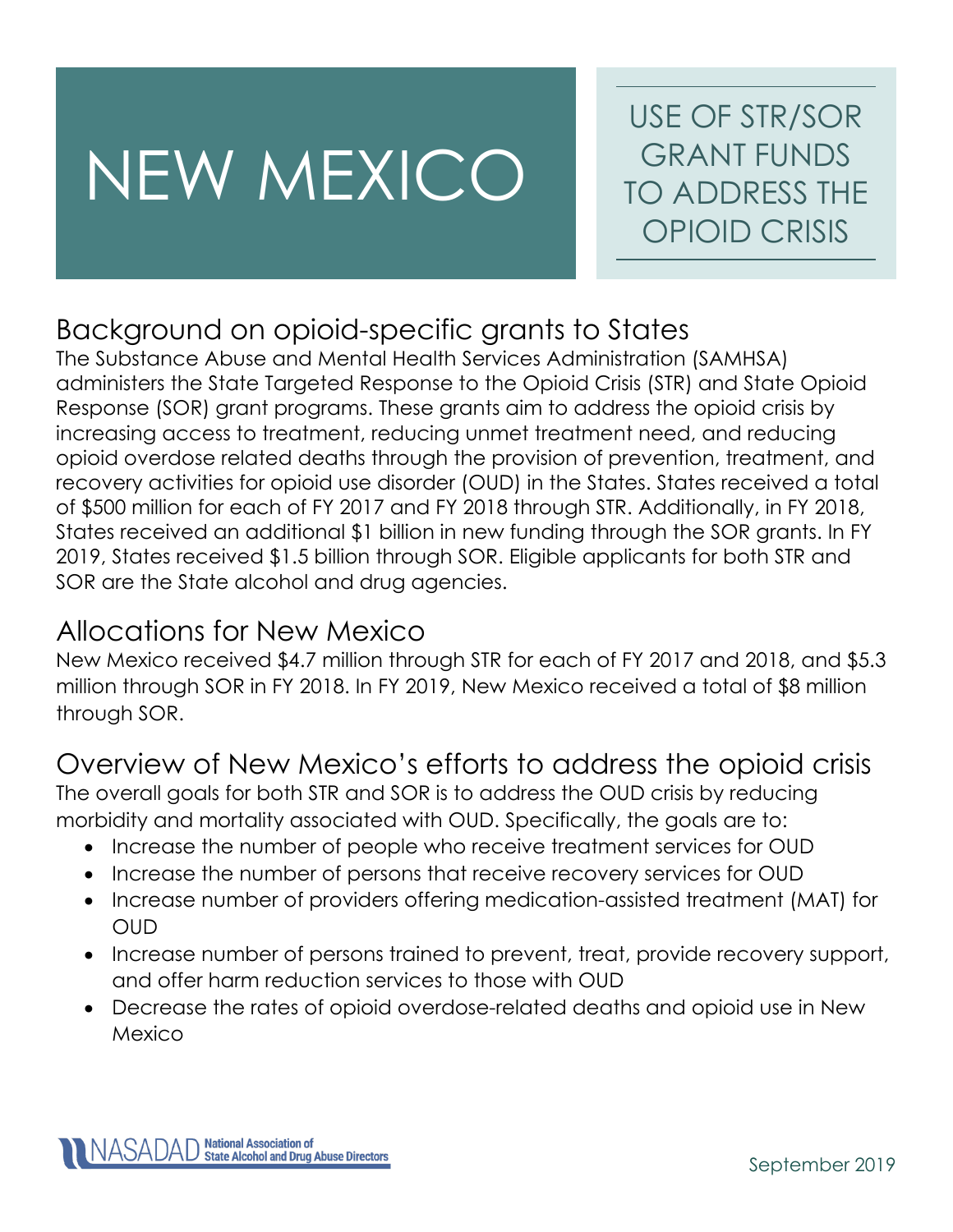Primary prevention: stopping opioid misuse before it starts **PAX Good Behavior Game:** The PAX Good Behavior Game (PAX GBG) is an evidence-based program with positive long-term outcomes including reduced need for special education services and reductions in substance misuse, among other outcomes. PAX GBG has been implemented widely in NM and is expanding under SOR funding.

**A Dose of Reality:** A Dose of Reality (ADOR) media campaign builds on existing media efforts that began under the NM Behavioral Health Services Division's (BHSD) Prescription Drug/Opioid Overdose Deaths (PDO) grant. ADOR, under STR, expands the social media focus and user-friendly website that provides information to the public about overdose prevention, naloxone use, medication-assisted treatment (MAT), and combating stigma toward treatment of persons with OUD.

# Increasing access to treatment

**Collaborative Hubs Model:** STR and SOR use the evidence-based "Hub & Spoke" model that facilitates a strong, coordinated and sustainable approach to the expansion of OUD related services. This model ensures that providers receive the same information and develop consistent language and processes as they develop skills in treatment, prevention and recovery support services for OUD. STR adapted this model to fit the landscape and resources of New Mexico and is referred to as the *Collaborative Hubs* model. The Extensions for Community Healthcare Outcomes model (ECHO) and the NMopioidhub.com website help to link providers statewide in the *Collaborative Hubs* model. Regional Hubs include collaborating health and addictions professionals who provide MAT, psychosocial interventions and recovery services.

**Expansion of Medication-Assisted Treatment for OUD:** MAT trainings are being implemented, focusing on prescribing, treatment, and recovery.

- **DATA 2000 Waiver Training:** Offered statewide Drug Addiction Treatment Act (DATA) 2000 Waiver trainings to provide the first 4 hours of required in-person education. This is provided monthly and includes in-person and Zoom©-based formats. Additional technical assistance is offered in person and via the MAT ECHO to provide detailed and ongoing support to providers expanding MAT for OUD services.
- **Safer Opioid Prescribing Trainings:** This five-hour in-person training helps health care providers learn about best practices in the use of opioids to treat pain including dangerous prescribing combinations, and expands provider awareness and skills in pain management using non-opioid pharmacological<br>|ASADAD National Association of Nuse Directors All ASADAD State Alcohol and Drug Abuse Directors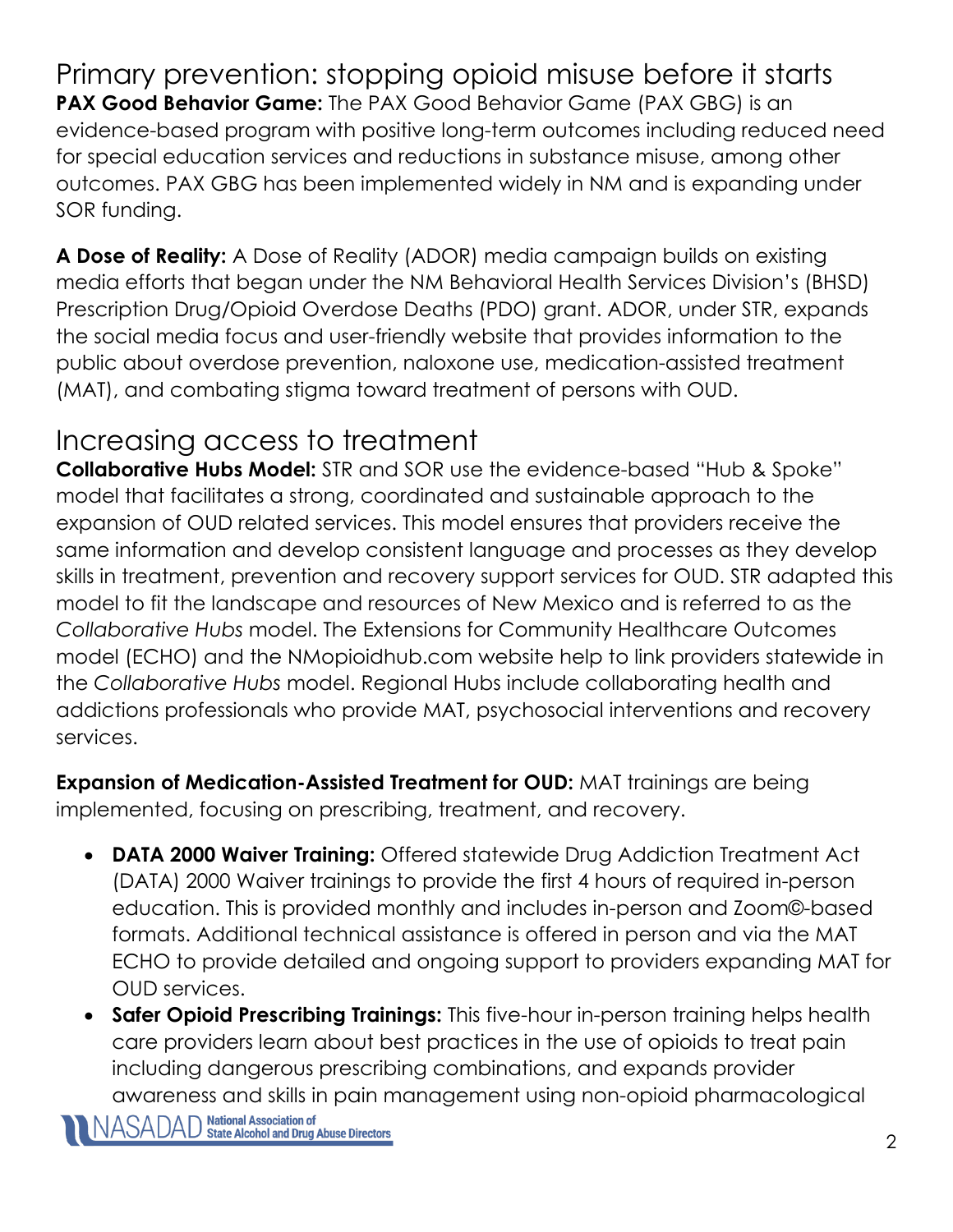approaches and non-pharmacological approaches. Additional technical assistance is offered to providers to support their skills in safer opioid prescribing and treatment of chronic pain.

- **MAT ECHO:** NM Opioid Hub is a co-sponsor of the MAT ECHO program, which provides weekly education, guidance, support, and consultation to all NM providers and staff in MAT for OUD including prescribing, psychosocial supports, community resources, and recovery. [https://echo.unm.edu/teleecho](https://echo.unm.edu/teleecho-programs/mat)[programs/mat](https://echo.unm.edu/teleecho-programs/mat)
- **Psychosocial Supports:** Under STR, the NM Children, Youth, and Families Division (CYFD) provided statewide trainings on Motivational Interviewing, patient placement criteria, and the Community Reinforcement Approach (a psychosocial intervention). Under SOR, CYFD is providing comprehensive training to its staff in the Nurtured Heart Approach to positively impact CYFD's work with New Mexico's children and families. Additionally, SOR continues to provide trainings to support MAT expansion including Seeking Safety, Historical Trauma, American Society of Addiction Medicine (ASAM) criteria, and Certified Peer Support.

**Special Populations:** New Mexico is expanding their Law Enforcement Assisted Diversion (LEAD) program to at least one new southern site. Efforts are currently underway to expand LEAD for new tribal sites. New Mexico is also in the second year of implementing a pilot program that provides MAT to incarcerated individuals in the San Miguel Detention Center with efforts underway to expand awareness of MAT across NM detention facilities and how to successfully implement in these settings.

Tribal summits and Learning Collaboratives are being held in partnership with the University of New Mexico's Honoring Native Life (HNL) program, Indian Health Service Albuquerque Area Office (IHS-AAO), and Native communities. These events focus on awareness of, community readiness and strategic planning to address opioid treatment in culturally and community congruent ways.

### Overdose reversal efforts: saving lives

The Office of Substance Abuse Prevention (OSAP) within NM BHSD contracts with several training partners to offer opioid education and naloxone distribution to reduce opioid overdose deaths.

**County Opioid Overdose Program (SF COOP):** Santa Fe County Fire Department uses a social worker paired with an EMT to perform follow-up calls and site visits to overdose survivors identified through 911 calls and through the emergency